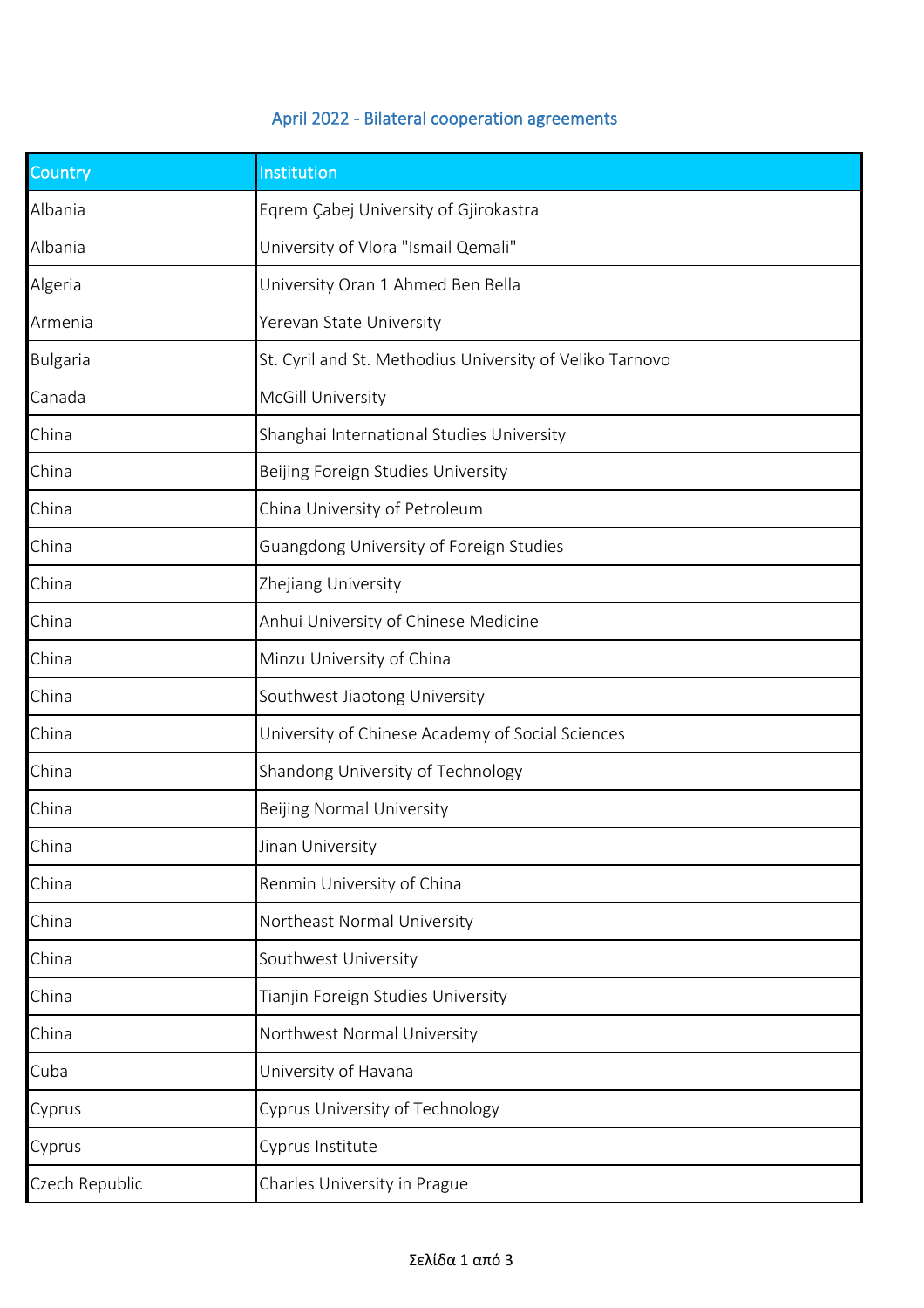## April 2022 - Bilateral cooperation agreements

| Country                   | Institution                                           |
|---------------------------|-------------------------------------------------------|
| France                    | Université Paris Diderot, Paris 7                     |
| Hungary                   | Eotvos Lorand University                              |
| India                     | Indira Gandhi National Centre for the Arts            |
| Indonesia                 | Gadjah Mada University                                |
| Italy                     | Universita Ca Foscari, Venezia                        |
| Japan                     | Keio University                                       |
| Japan                     | Ritsumeikan University                                |
| Japan                     | Waseda University                                     |
| Kazakstan                 | L.N. Gumilyov Eurasian National University            |
| Korea                     | Sogang University                                     |
| Korea                     | The University of Seoul                               |
| Lebanon                   | Lebanese University                                   |
| Mexico                    | University of Guadalajara                             |
| <b>Russian Federation</b> | Lomonosov Moscow State University                     |
| <b>Russian Federation</b> | Novosibirsk State University                          |
| <b>Russian Federation</b> | Southern Federal University (Rostov on Don)           |
| <b>Russian Federation</b> | Moscow Region State University                        |
| Russian Federation        | Yugra State University                                |
| <b>Russian Federation</b> | University of Tyumen                                  |
| <b>Russian Federation</b> | Altai State University                                |
| <b>Russian Federation</b> | St. Petersburg University                             |
| <b>Russian Federation</b> | Petrozavodsk State University                         |
| Singapore                 | Agency for Science, Technology and Research (A* STAR) |
| Spain                     | University of Granada                                 |
| Switzerland               | Conseil Européen pour la Recherche Nucléaire (CERN)   |
| Taiwan                    | National Taiwan University                            |
| Ukraine                   | Mariupol State University                             |